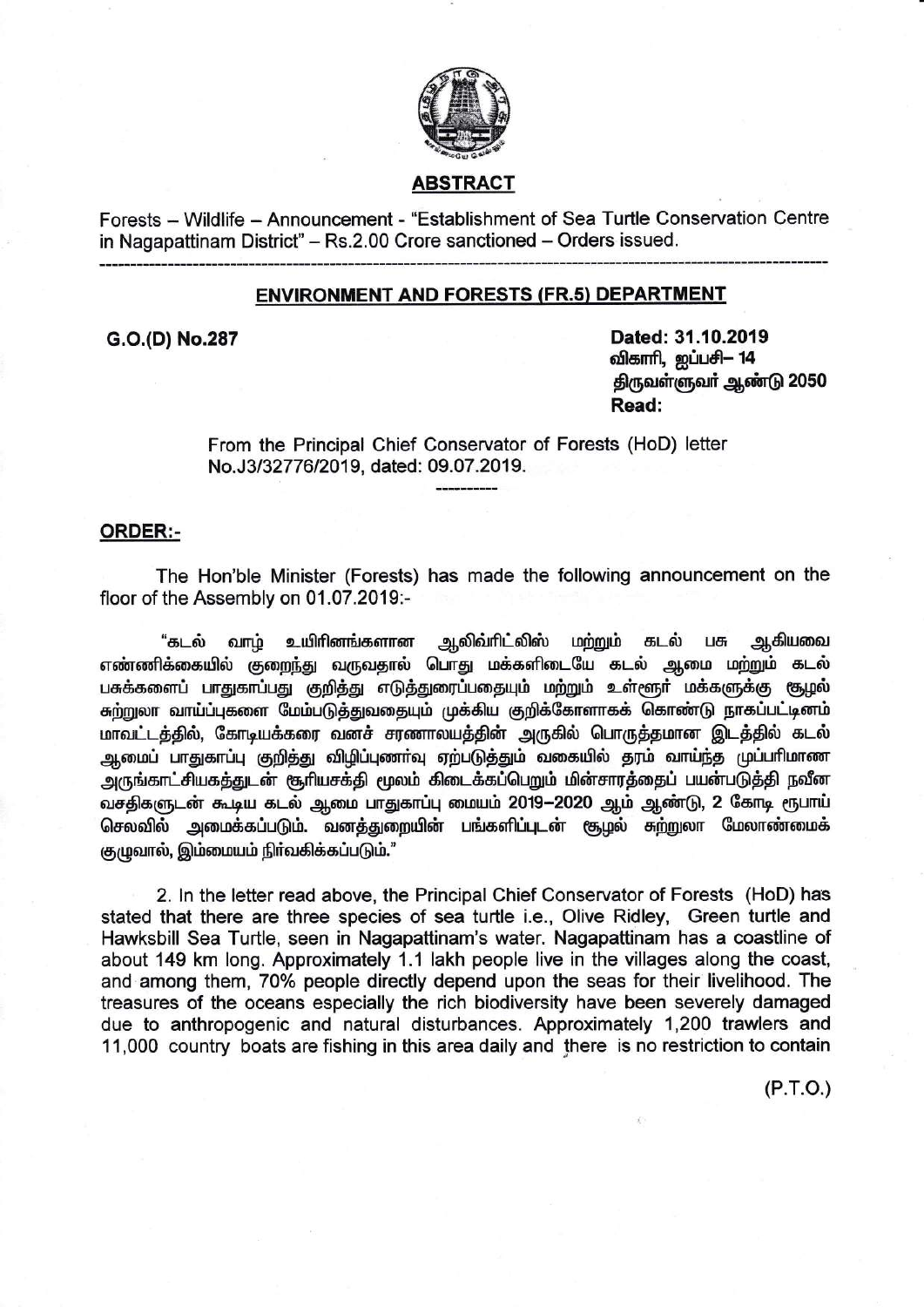this number. Hence, it is highly necessary to build a state of the art permanent Conservation breeding Centre for Olive ridleys on the lines of countries like Indonesia, Vietnam, Australia, etc., which would help in spread

3. The Principal Chief Conservator of Forests (HoD) has therefore requested a sum of Rs.2.00 Crore for "Establishment of Sea Turtle Conservation Centre in Nagapattinam District" at a Cost of Rs.2.00 Crore for the following objectives:-

- 1) To establish a modern Marine lnterpretation Centre cum Turle
- 2) To boost the Eco-tourism of Point Calimere Wildlife Sanctuary which has very unique landscape.
- 3) To enhance the income of the local communities by making the centre runs under the Eco-tourism Management committee of Sanctuary.
- 4) To spread the awareness among the general public, visiting the sanctuary about the importance of Marine Ecosystems and the efforts taken by the department in protecting the natural resources.
- 5) To act as a centre for excellence for study on Turtle Behavior and other Marine animals.

4. The Government after careful examination of the proposal of the principal Chief Conservator of Forests (HoD) accord administrative and financial sanction for a<br>sum of Rs.2.00 Crore for "Establishment of Sea Turtle Conservation Cantus" sum of Rs.2.00 Crore for "Establishment of Sea Turtle Conservation Centre in Nagapattinam District" and no additional sanction will be entertained.

5. The expenditure sanctioned in para 4 above shall be debited to the following new head of account:

> 4406- Capital Outlay on Forestry and Wildlife  $- 01$  - Forestry -101 - Forest Conservation, Development and Regeneration -State's Expenditure. JM - Establishment of Sea Turtle Conservation centre in Nagapattinam

416 - Major Works - 01 - Major Works - Rs.1.03 Crore

(Old DPC : 4406-01-101-JM-1601) (IFHRMS DPC: 4406-01-101-JM-41601)

419 – Machinery and Equipments - 01 – Purchase Rs.0.97 Crore

(Old DPC: 4406-01-101-JM-1914) (IFHRMS DPC: 4406-01-101 -JM-41 901 )

6. The Principal Chief Conservator of Forests (HoD) is the estimating, reconciling and controlling authority for the new heads of account opened at para 5 above.